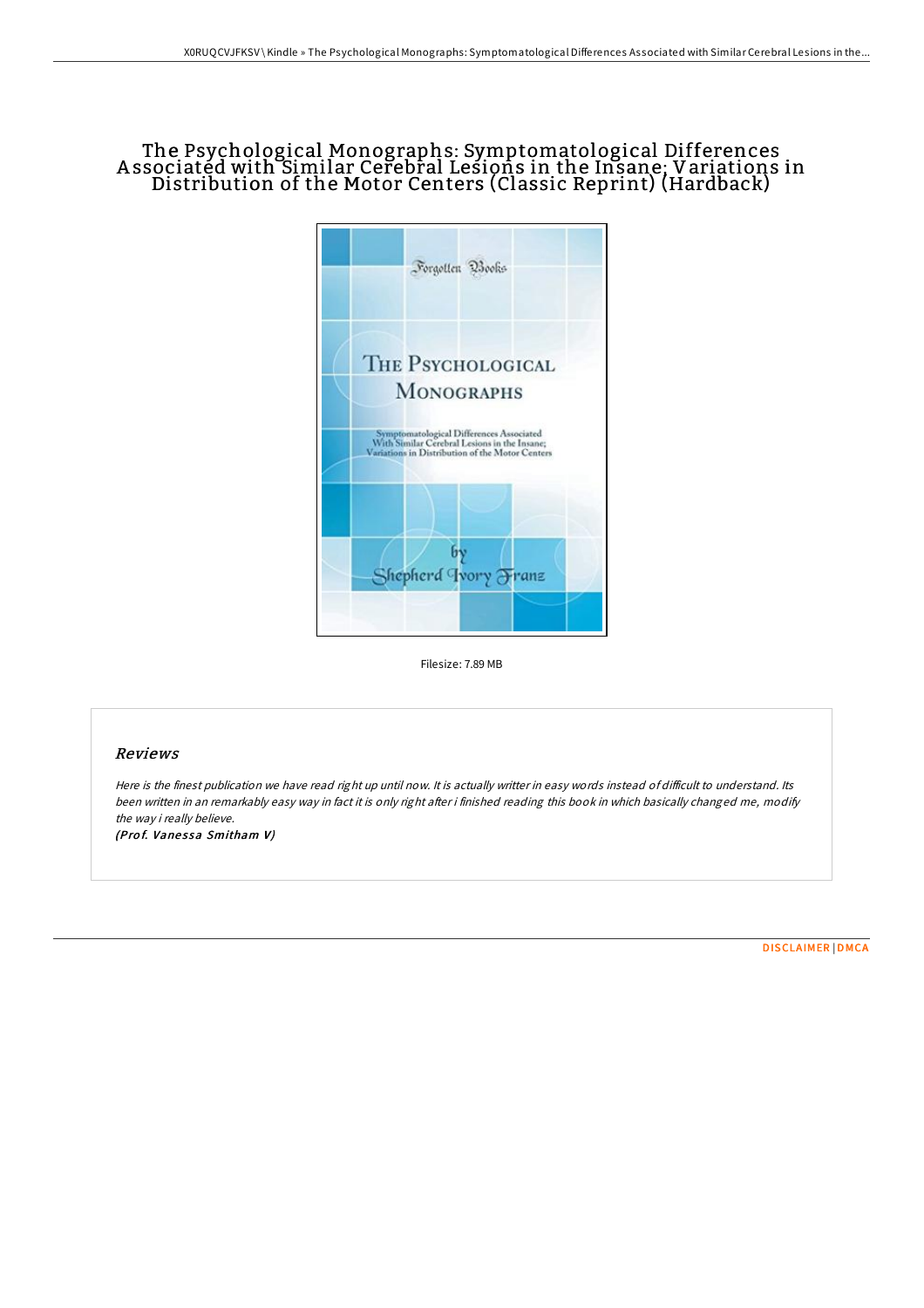## THE PSYCHOLOGICAL MONOGRAPHS: SYMPTOMATOLOGICAL DIFFERENCES ASSOCIATED WITH SIMILAR CEREBRAL LESIONS IN THE INSANE; VARIATIONS IN DISTRIBUTION OF THE MOTOR CENTERS (CLASSIC REPRINT) (HARDBACK)



Forgotten Books, 2017. Hardback. Condition: New. Language: English . Brand New Book \*\*\*\*\* Print on Demand \*\*\*\*\*.Excerpt from The Psychological Monographs: Symptomatological Differences Associated With Similar Cerebral Lesions in the Insane; Variations in Distribution of the Motor Centers The two articles which constitute the present monograph deal with the same general topic, the variations in function of corresponding parts of different brains. This matter has received scant attention in neurological literature, notwithstanding the fact that the anatomical variations have been extensively studied. The data recorded in the two articles point to a conclusion which helps to an understanding and to a conciliation of some apparent discrepancies in previous clinical and experimental studies of cerebral function. The theoretical discussion which is given is, however, not due solely to the work now presented, but in great part has been the result of previous personal observations and of various facts which have been recounted in clinico - and physiological - neurological literature. The experimental data of the second article were collected before the examination of the clinico-pathological data contained in the first article was begun. Many results of the experimental study could not be prepared for publication in the present article, and a number of duties prevented the earlier completion of the article as it now stands, but it is hoped that time will be found for the early presentation of the other collected facts which bear upon the same problem. Part of the first study was prepared for, but was not presented at, the conference on individual differences at Columbia University in celebration of the twenty-fiEh anniversary of the professorship of J. McKeen Cattell. In the experimental part of the present work the author has had the assistance of and is under obligation to a number of former students, and of internes...

Read The Psychological Monographs: Symptomatological Differences Associated with Similar Cerebral Lesions in the Insane; Variations in Distribution of the Motor Centers (Classic [Reprint\)](http://almighty24.tech/the-psychological-monographs-symptomatological-d-1.html) (Hardback) Online Do wnload PDF The Psychological Monographs: Symptomatological Differences Associated with Similar Cerebral Lesions in the Insane; Variations in Distribution of the Motor Centers (Classic [Reprint\)](http://almighty24.tech/the-psychological-monographs-symptomatological-d-1.html) (Hardback)